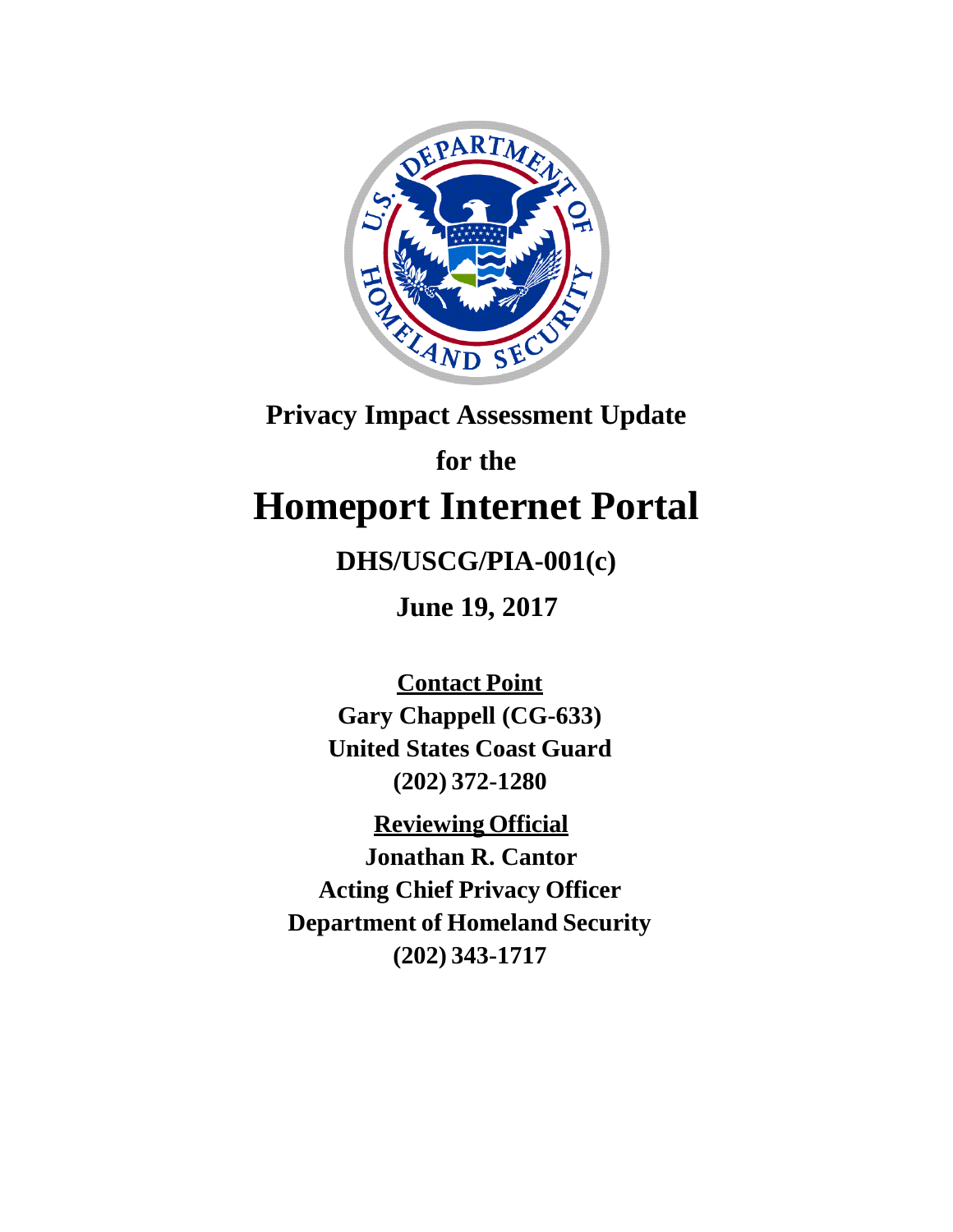

### **Abstract**

The Department of Homeland Security (DHS), United States Coast Guard (USCG) developed Homeport Internet Portal to serve as an enterprise tool that facilitates compliance with the requirements set forth in the Maritime Transportation Security Act (MTSA) of 2002, by providing secure information dissemination, advanced collaboration for Area Maritime Security Committees (AMSC), electronic submission and approval for facility security plans, and complex electronic notification capabilities. The collection of personally identifiable information (PII) concerning those with access to the Homeport system allows the USCG to validate the suitability and identify the eligibility of those who request permission or have access to the system. The USCG is conducting this Privacy Impact Assessment (PIA) update to: identify the new platform leveraged for information sharing, describe the separation of restricted and unrestricted data, and address the removal of the Alert and Warning System (AWS) functionality from Homeport.

### **Introduction**

#### **Background**

 $\overline{\phantom{a}}$ 

The Maritime Transportation Security Act  $(MTSA)^1$  established a comprehensive national system of transportation security enhancements to protect America's maritime community against the threat of terrorism without adversely affecting the flow of commerce through United States sea ports. The Department of Homeland Security (DHS)/United States Coast Guard (USCG) is the lead federal agency for coordinating and implementing maritime homeland security and has significant enforcement responsibilities under the MTSA. Among its duties under the MTSA, the USCG requires maritime security plans be developed by the maritime private sector industry for ports, vessels, and facilities, and that those individuals with access to maritime facilities have credentials demonstrating their eligibility for such access.

Homeport Internet Portal collects registration information from representatives of the maritime industry; members of Area Maritime Security Committees; other entities regulated by the MTSA and USCG; as well as other users associated with a vessel, facility, or specific committee. <sup>2</sup> This tool serves as an enterprise portal combining secure information dissemination, advanced collaboration, and provides a public-facing interface for USCG processes. The main function of the Homeport Internet Portal is to facilitate online reporting and confirmation by facility owners and operators that their maritime facilities have attained the

<sup>1</sup> Pub. L. 107-295, *available at* [https://www.gpo.gov/fdsys/pkg/PLAW-107publ295/pdf/PLAW-107publ295.pdf.](https://www.gpo.gov/fdsys/pkg/PLAW-107publ295/pdf/PLAW-107publ295.pdf)

<sup>&</sup>lt;sup>2</sup> Vessel and facility security officers (maritime industry personnel) need access to Homeport to submit and review vessel and facility security plans.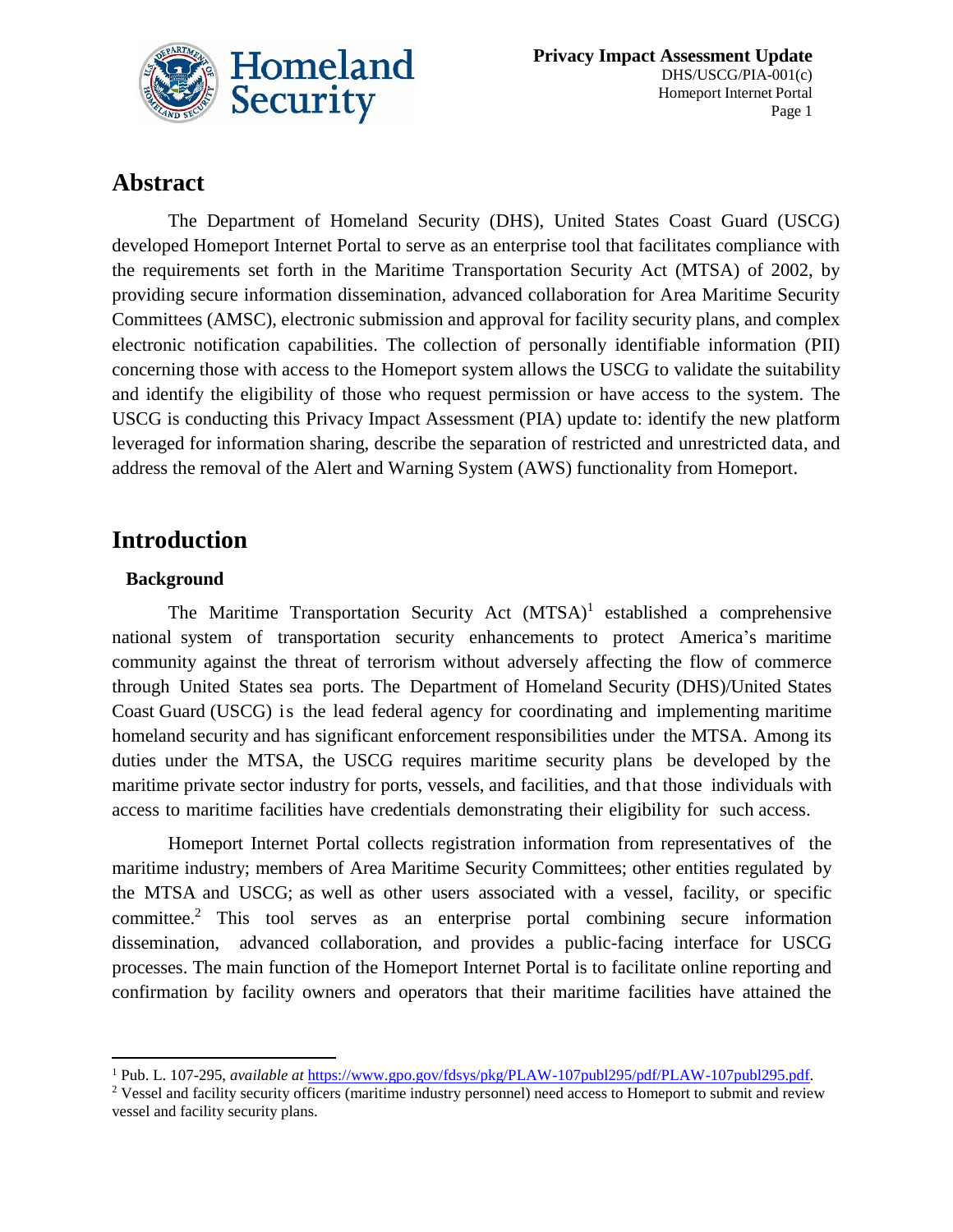

 $\overline{\phantom{a}}$ 

requisite security level in the event of a Maritime Security  $(MARSEC)^3$  level change. Additionally, Homeport: 1) provides a secure method for the submission and storage of security plans by members of the maritime industry; 2) provides a secure capability for facility operators to view lists of personnel authorized to access their facility; 3) facilitates the secure submission of personal information by representatives of the maritime domain to the Transportation Security Administration (TSA) in order to conduct background screening and credentialing; and 4) provides a secure process for merchant mariner licensing and documentation applicants to ascertain the status of their credential application.

In 2009, a commercial-off-the-shelf (COTS) product was added to Homeport to retire the Government-developed custom software for MARSEC notifications. This COTS product, called the Alert Warning System (AWS), is an unclassified messaging mass notification system designed to broadcast and track notifications to specific individuals or groups.

In June 2011, in an effort to comply with Executive Order 13011, *Federal Information Technology*, <sup>4</sup> which seeks to improve Executive Branch agencies internal management of information system investments, USCG and TSA signed a Memorandum of Agreement (MOA) to allow the two organizations to share Homeport's AWS capabilities, consequently leveraging DHS's investment in the system and avoiding duplicate operations and maintenance costs within the Department.

In 2012, the Coast Guard Office of Strategy and Human Resources Capability, Commandant (CG-1B) sponsored AWS integration with the Navy Space and Naval Warfare Systems Command (SPAWAR)-managed CG Personnel Accountability Assessment System (CG-PAAS) to provide alert notifications and track personnel status. In 2013, Commandant (CG-1B) and the Coast Guard Office of Command, Control, Communications, Computers, and Sensor Capabilities, Commandant (CG-761) entered a joint sponsorship agreement to deploy AWS for USCG units to send routine and emergency alerts and warnings to USCG personnel. These new requirements drove the expansion of AWS far beyond the scope of the Homeport sponsor's original MARSEC requirements. During the 2013 Homeport system accreditation process, it became apparent that AWS was serving more functions than the original MARSEC notification functions it served in Homeport and therefore should be a separate system to accommodate the expanded system functionality and user community. A separate Federal Information Security Modernization Act (FISMA)<sup>5</sup> ID was requested for AWS and its system accreditation was

<sup>&</sup>lt;sup>3</sup> Additional information on Maritime Security (MARSEC) levels and the change process for those levels is available in 33 CFR Part 101, *available at* [https://www.gpo.gov/fdsys/pkg/CFR-2009-title33-vol1/pdf/CFR-2009](https://www.gpo.gov/fdsys/pkg/CFR-2009-title33-vol1/pdf/CFR-2009-title33-vol1-part101.pdf) [title33-vol1-part101.pdf.](https://www.gpo.gov/fdsys/pkg/CFR-2009-title33-vol1/pdf/CFR-2009-title33-vol1-part101.pdf)

<sup>4</sup> 3 CFR Part 13011, *available at* [https://www.gpo.gov/fdsys/pkg/CFR-1997-title3-vol1/pdf/CFR-1997-title3-vol1](https://www.gpo.gov/fdsys/pkg/CFR-1997-title3-vol1/pdf/CFR-1997-title3-vol1-eo13011.pdf) [eo13011.pdf.](https://www.gpo.gov/fdsys/pkg/CFR-1997-title3-vol1/pdf/CFR-1997-title3-vol1-eo13011.pdf)

<sup>&</sup>lt;sup>5</sup> Information regarding the Federal Information Security Modernization Act of 2014 (FISMA), Pub. L. 113-283, is *available at* [https://www.gpo.gov/fdsys/pkg/PLAW-113publ283/pdf/PLAW-113publ283.pdf.](https://www.gpo.gov/fdsys/pkg/PLAW-113publ283/pdf/PLAW-113publ283.pdf)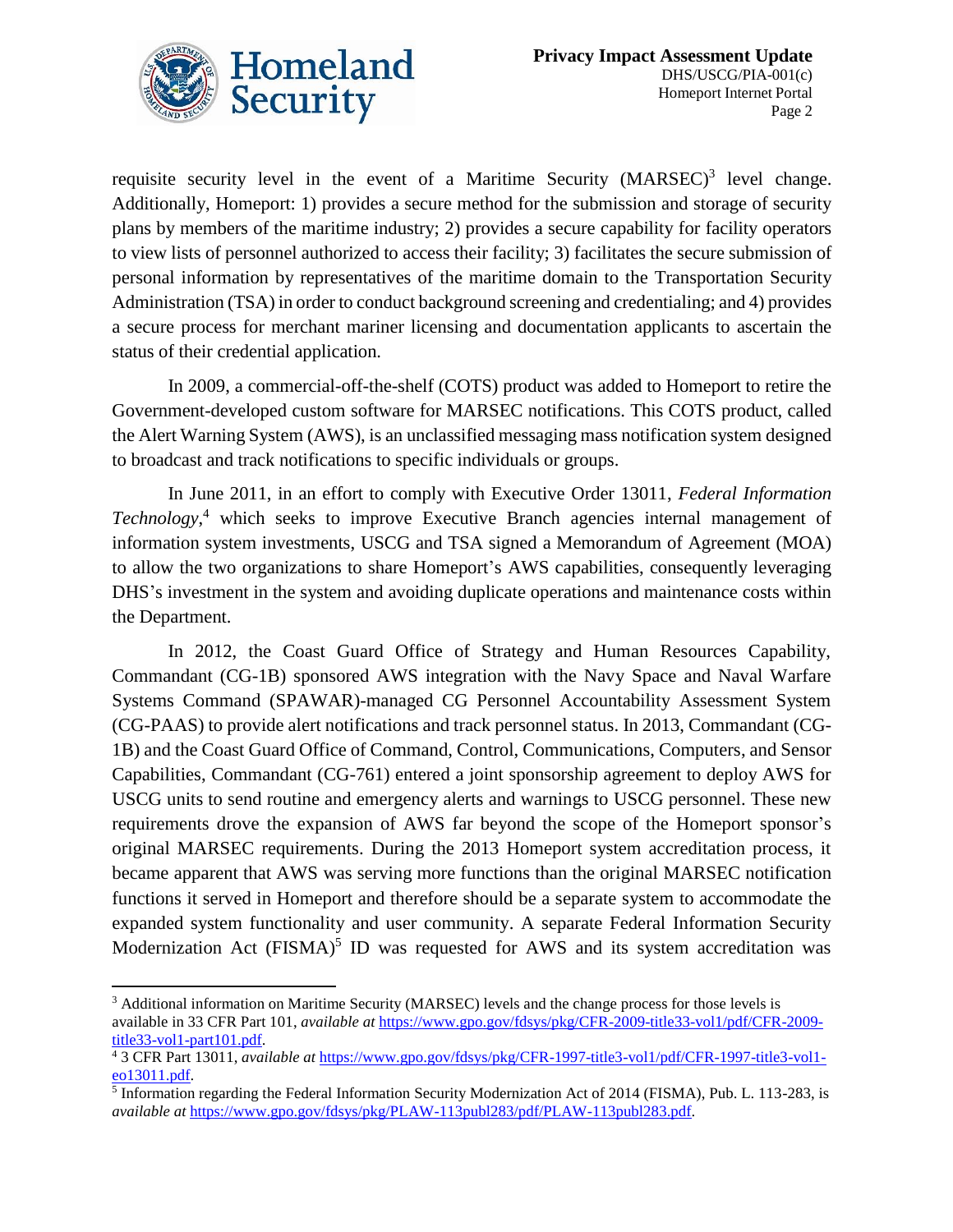

achieved in early 2014. The AWS application and data are maintained as a separate information system, which is physically hosted, managed, and maintained by the USCG Operations Systems Center (OSC) in Kearneysville, WV. As a result, AWS is no longer part of Homeport.

## **Reason for the PIA Update**

In order for the Homeport Internet Portal to meet the Department of Defense (DoD) cyber security mandates, USCG was required to upgrade the system and to replace obsolete software. USCG is replacing the current BroadVision content management system, which is at its end-oflife and is no longer supported by the vendor. The new content management system will be Microsoft SharePoint 2013. Functionality of the system will be similar; although the user interface may be somewhat different and additional capabilities associated with the SharePoint software will be available. DoD also requires physical separation of restricted and unrestricted data. The system upgrade will separate publicly available (unrestricted) information from restricted information, which is only available to logged-in users, in order to achieve compliance with this DoD mandate.

## **Privacy Impact Analysis**

#### **The System and the Information Collected and Stored within the System**

Homeport will use SharePoint 2013 as its information sharing platform. Though the platform is changing, there is no new data being collected or displayed. All data associated with the AWS functionality introduced in the November 16, 2012, PIA update has been removed and moved to the separate AWS system. <sup>6</sup> The remaining data is covered under the original PIA and its subsequent updates.

Homeport is separated into two segments as follows:

- 1. Information items that are only accessible to authenticated users, and stored on a server residing within the Restricted Zone, and
- 2. Information items publicly accessible and stored on a server in the Unrestricted Zone.
- 1) Data stored in Non-Public/User-Authenticated Homeport (Restricted)
	- a) User Registration Process:

 $\overline{\phantom{a}}$ 

For representatives of the maritime domain, members of Area Maritime Security Committees, and other entities regulated by the MTSA that require an account to use

<sup>6</sup> *See* DHS/ALL/PIA-006 DHS General Contacts List, *available at* [www.dhs.gov/privacy.](http://www.dhs.gov/privacy)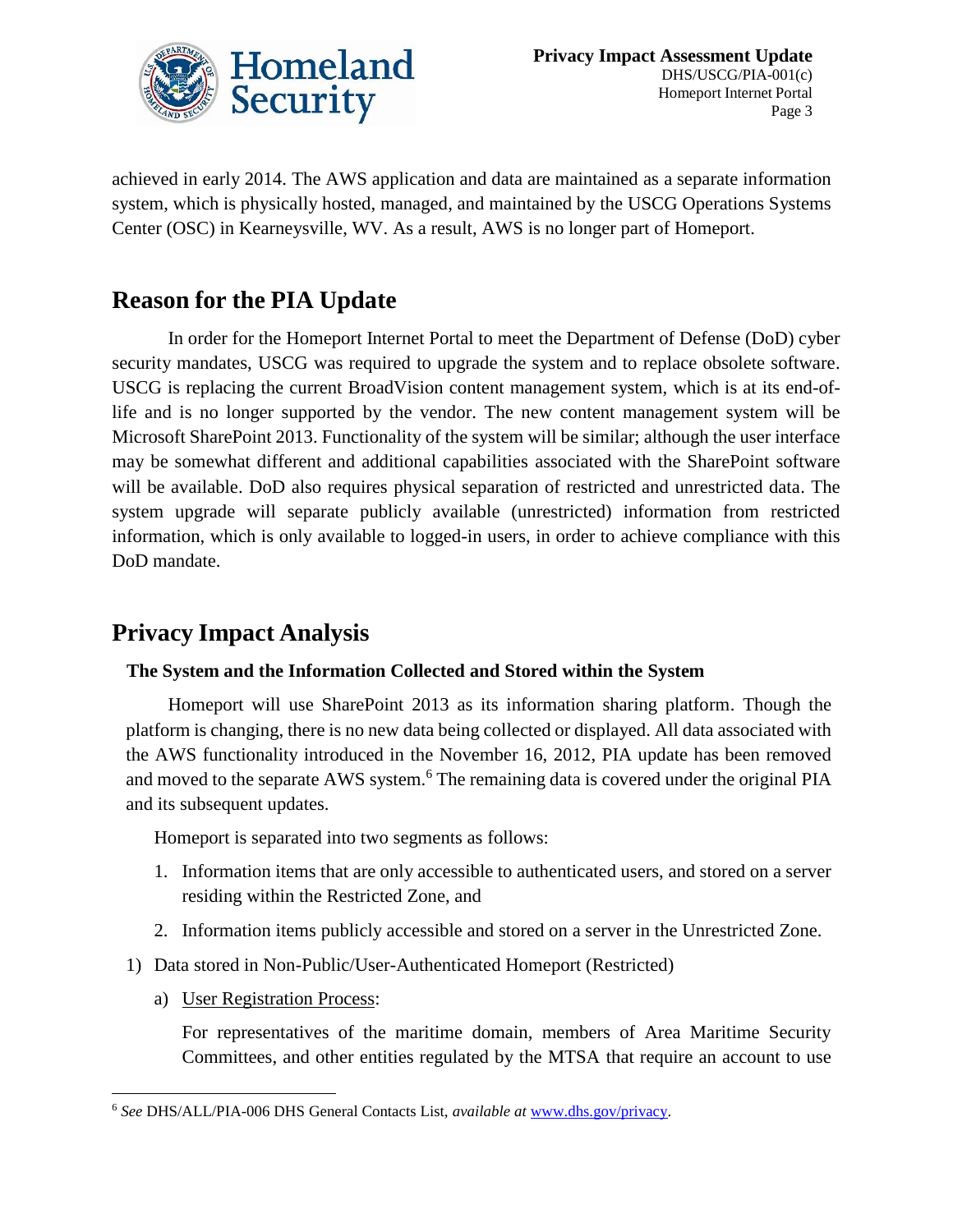

the Homeport portal, the following information will be collected through its online registration process. Initial collection for non-USCG users is performed through the "Unrestricted" (public-facing) Homeport site. The data collected is encrypted and saved as a JavaScript Object Notation  $(JSON)^7$  file. The completed file is sent to the Unrestricted space on the Internet, and temporarily resides there. It is then retrieved and pulled into the Restricted (non-public) space.<sup>8</sup> This process occurs to facilitate the transmission of the file from an applicant who creates and completes the document outside of the USCG network. The following information is collected in the form:

Data Obtained from the General Public: (Items denoted with an asterisk are required form fields).

- First name;\*
- Middle initial;
- Last name;\*
- Company name;
- Business/work address\*
- City;\*
- State;\*
- ZIP;\*
- Work phone;\*
- Mobile phone;
- 24-hour contact phone (*e.g.*, watch center or 24-hour facility);
- Fax;

 $\overline{\phantom{a}}$ 

- Pager;
- Email address;\*
- Alternate email address;

 $^7$  A JavaScript Object Notation (JSON) file is an open-standard format that uses human-readable text to transmit data objects consisting of attribute-value pairs.

<sup>&</sup>lt;sup>8</sup> Unrestricted environment means that the encrypted file is temporarily stored in a space accessible to anyone on the Internet. However, the file retention in that space will only be for the duration of the polling frequency, which is planned for five seconds and the file cannot be read if accessed because it is encrypted. This method of moving these files from a member of the public to the Restricted (non-public) environment is required to prevent attacks on the IT system.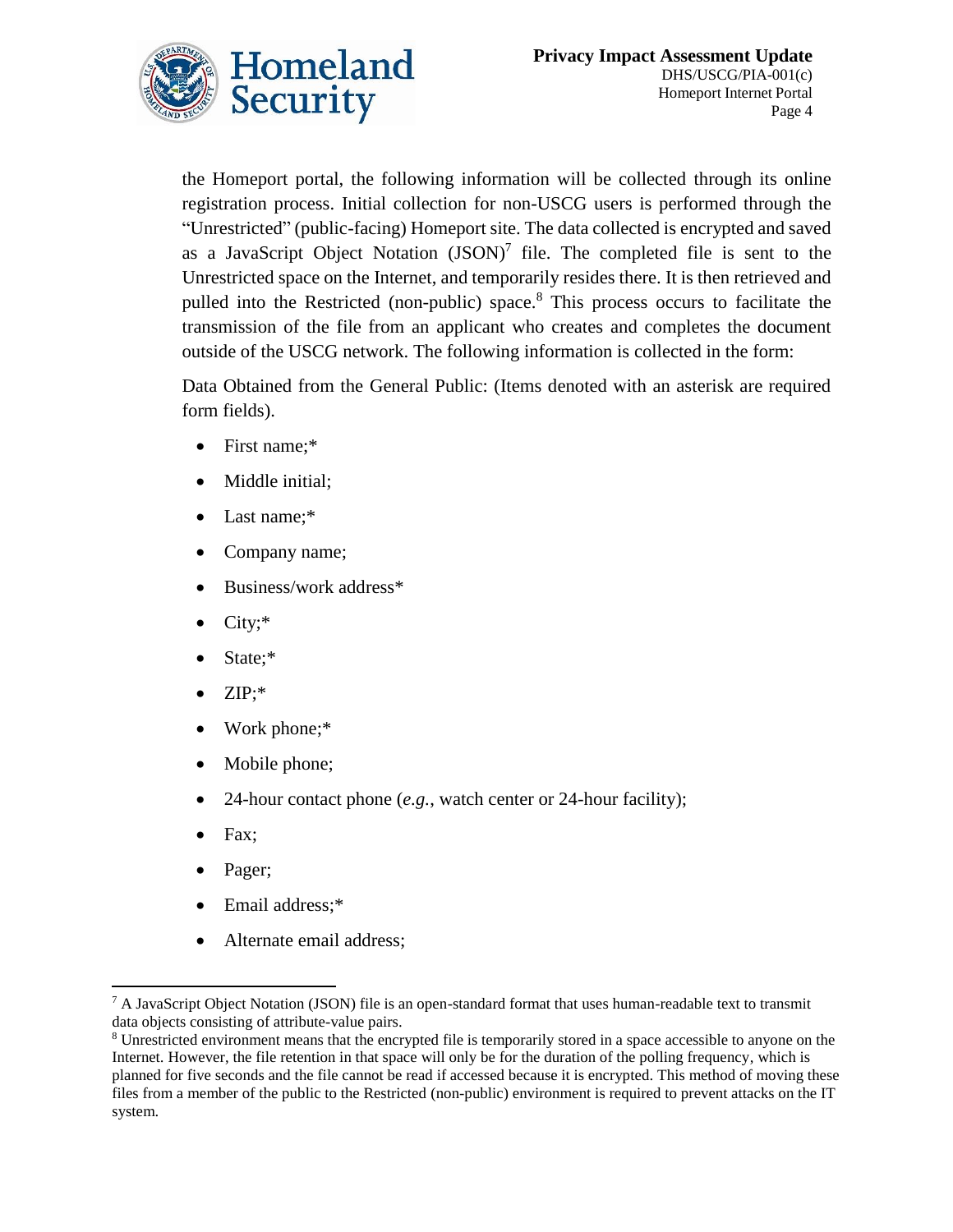

- Coast Guard Captain of the Port (COTP) zone;<sup>9</sup>
- Role in maritime industry;
- Vessels associated with the user;
- Facility role;
- Facilities associated with user; and
- Referral name/phone/email address.

Direct Access<sup>10</sup> data obtained from the Coast Guard Business Intelligence (CGBI) Enterprise Data Warehouse<sup>11</sup> (for Coast Guard civilian and military personnel):

- Employee ID;
- Department ID;
- Parent Department ID;
- Unit name;
- Administrative Target Unit (ATU);
- Operating Facilities (OPFAC);
- Operating Facilities Modifier (OPFACMOD);
- Job code;
- Job title;
- $\bullet$  BCN;<sup>12</sup>
- Member type;
- Series rate;
- Grade level;

l

- Position Number;
- Position description;

<sup>9</sup> The area within which a Coast Guard Captain of the Port may exercise authority, as identified in 33 CFR Part 3, *available at* [https://www.gpo.gov/fdsys/pkg/CFR-2016-title33-vol1/pdf/CFR-2016-title33-vol1-part3.pdf.](https://www.gpo.gov/fdsys/pkg/CFR-2016-title33-vol1/pdf/CFR-2016-title33-vol1-part3.pdf)

<sup>10</sup> *See* DHS/USCG/PIA-024 Direct Access, *available at* [www.dhs.gov/privacy.](http://www.dhs.gov/privacy)

<sup>11</sup> *See* DHS/USCG/PIA-018 Coast Guard Business Intelligence (CGBI), *available at* [www.dhs.gov/privacy.](http://www.dhs.gov/privacy)

 $12$  BCN is the Billet Control Number, a number assigned by the Coast Guard to uniquely identify each military position assigned to a Coast Guard unit. Position Control Numbers are used to uniquely identify civilian positions.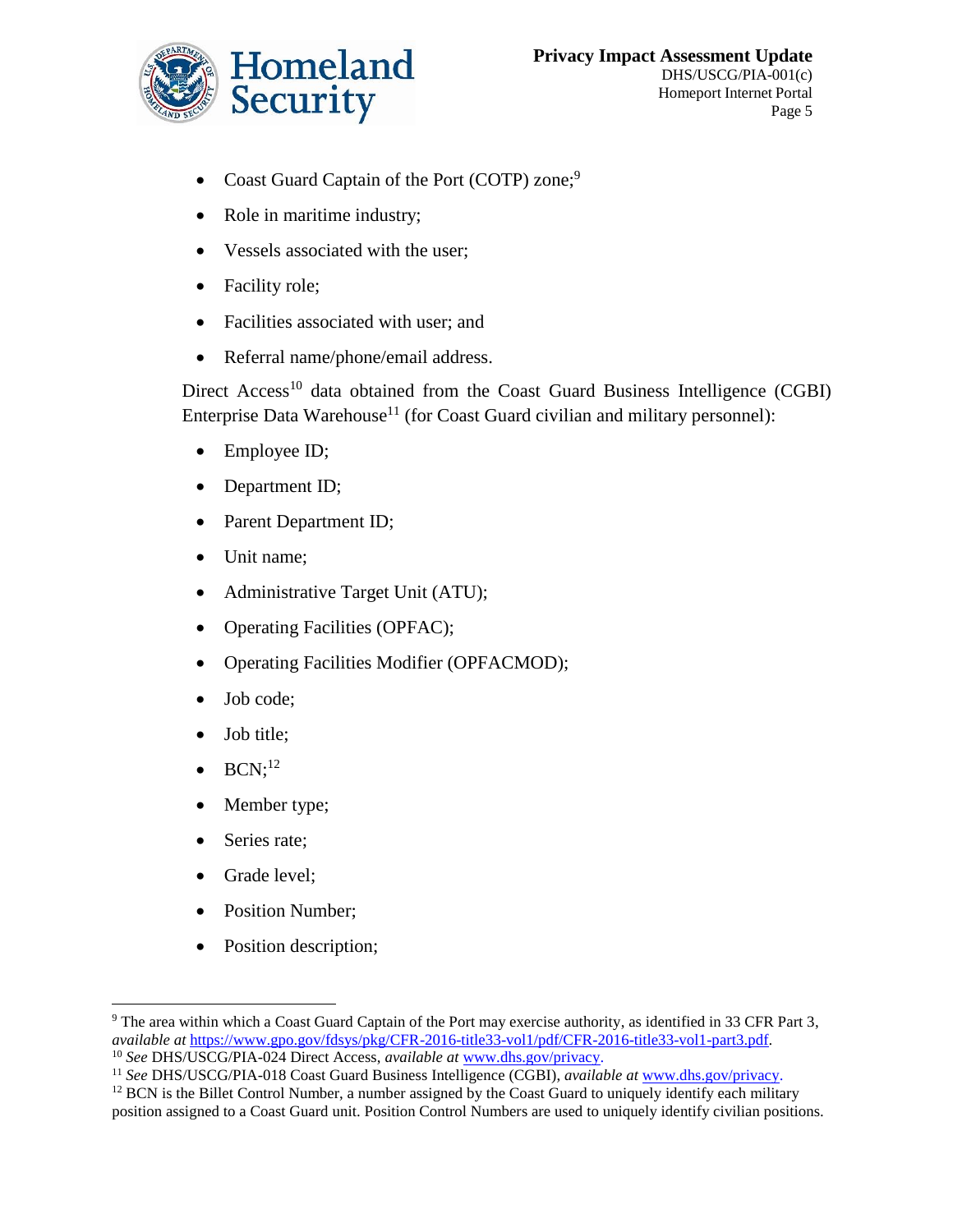

- USCG status;
- Rank;
- Employee class;
- Rotation date;
- Mobile phone; and
- Home phone.

USCG Active Directory Data Obtained from the CGBI Enterprise Data Warehouse (for Coast Guard Common Access Card (CAC) users:

- Work phone;
- Work email address;
- Fax; and
- Pager.
- b) Transportation Worker Identification Card (TWIC) New Hire:

To fulfill the requirements of 33 CFR Part 105.257 and 33 CFR Part 104.267, Homeport collects and retains data from general public users (with a Homeport user account) that need to verify a newly-hired transportation worker's TWIC status. The data is captured from the logged-in and authenticated user on the Restricted Server and stored in the Restricted (non-public) database. It is used to perform a "live" query of the TSA TWIC database to obtain the status of a TWIC application, and return the query results to the authenticated user who generated the initial query. If the user passes the screening, and returns a passed TWIC status, he or she can begin immediate supervised access to his or her facility or vessel. Otherwise Homeport will continue querying TSA each night to see if a status has changed. If the status of the application changes, the submitter will be notified via email and can log into Homeport for more information. Once logged-in, his or her "My Homeport" tab will show the status of each of his or her active TWIC submissions.

Data Collected from the Public Logged-in User:

- Name;
- Date of birth; and
- Social Security number (SSN).

Data Displayed (returned in the query) to Logged-in User (Public and Coast Guard):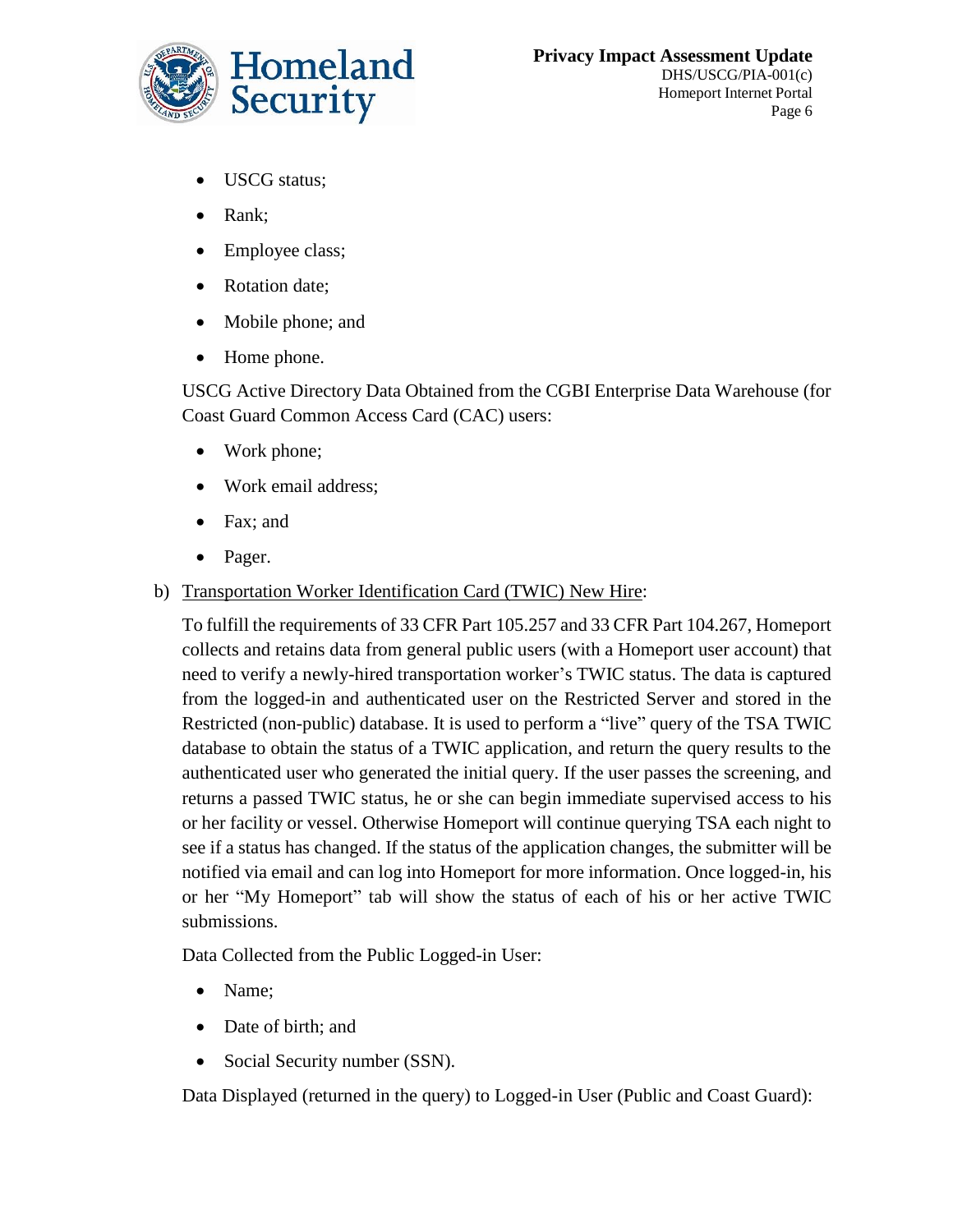

- Name;
- Date of birth; and
- $\bullet$  SSN.
- c) Mariner Training and Assessment Data:

Provides Mariner Training Centers and Schools a method for submitting course completion data sent to the Merchant Mariner Licensing Documentation (MMLD)<sup>13</sup> system in real-time using the USCG Enterprise Service Bus.<sup>14</sup>

Data transmitted in real time (not stored in Homeport):

 $\bullet$  SSN.

Data collected/stored in Homeport:

- Last four digits of SSN.
- d) Marine Events:

If an individual decides to complete a paper request, Homeport collects the information that is required on the Application for Marine Events<sup>15</sup> (CG-4423). The form must be completed in its entirety; users will not have the option to save the form and complete it at a later time. No additional identifying information will be collected or maintained by Homeport. The following Waterways Management Program data elements will reside temporarily in the Unrestricted database until retrieved and stored in the Restricted (non-public) database.

Data Collected from the Public:

- Name of event;
- Event date;

 $\overline{\phantom{a}}$ <sup>13</sup> *See* DHS/USCG/PIA-015 Merchant Mariner Licensing and Documentation System (MMLDS), *available at*  [www.dhs.gov/privacy.](http://www.dhs.gov/privacy)

<sup>&</sup>lt;sup>14</sup> The Coast Guard Enterprise Service Bus (ESB) is an IT system that passes data between Coast Guard systems as standard XML services.

<sup>&</sup>lt;sup>15</sup> A marine event is an organized event of limited duration held on the water according to a prearranged schedule. A marine event includes "any concentration of traffic on water, craft or not, participant or spectator, of a competitive or non-competitive nature, which is organized, limited in duration, conducted according to a prearranged schedule, and which would interfere with ordinary Navigation Rules in such a way as to require supplementary regulation." Any individual or organization (the sponsor) planning an event that by its nature, circumstances, or location, will restrict navigation or otherwise introduce extra or unusual hazards to the safety of life on navigable waters of the United States, is required by regulation to submit an application to the Coast Guard for review and approval. The receipt and review of the permit applications, and issuance or denial of the permits may be performed by the district office or delegated by the District Commander to a sector or unit.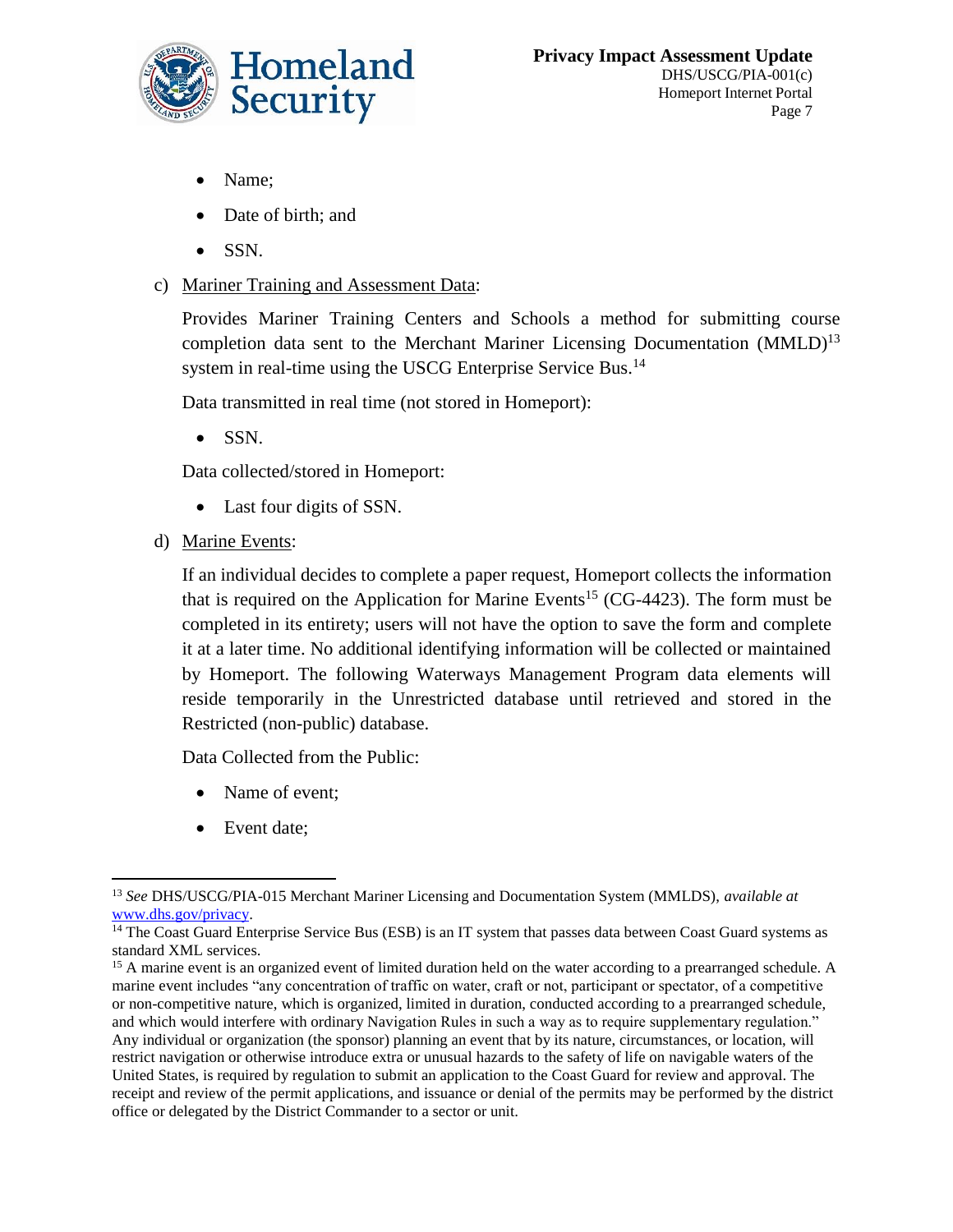

- Time;
- Sponsoring organization name;
- Sponsor address;
- Number of vessels/craft/swimmers;
- Sizes of participating boats/craft;
- Types of participating boats/craft;
- Number of spectator craft;
- Description of event;
- Will this event interfere of impede the natural flow of traffic;
- What extra or unusual hazard (to participants or non-participants) will be introduced into the regatta area;
- Have any state/local authorities, stakeholders, or interested parties objected to the proposed event, vessels, and/or other support provided by sponsoring organization for safety purposes;
- Does the sponsoring organization deem its patrol adequate for safety purposes;
- Is a Coast Guard Patrol Asset requested;
- "Person in charge" name;
- How can the "person in charge" be contacted during the event? Be specific and provide number and or channel;
- Where will "person in charge" be during the event;
- "Person in charge" address;
- "Person in charge" phone;
- Email address; and
- Captain of the Port (COTP) zone.
- e) Security Plans:

This application allows Port Partners to submit security plans, TWIC addendums, Shipboard Security Alert System (SSAS) documents, and other supporting documents in Homeport. The submitted documents and other data are passed directly over to Marine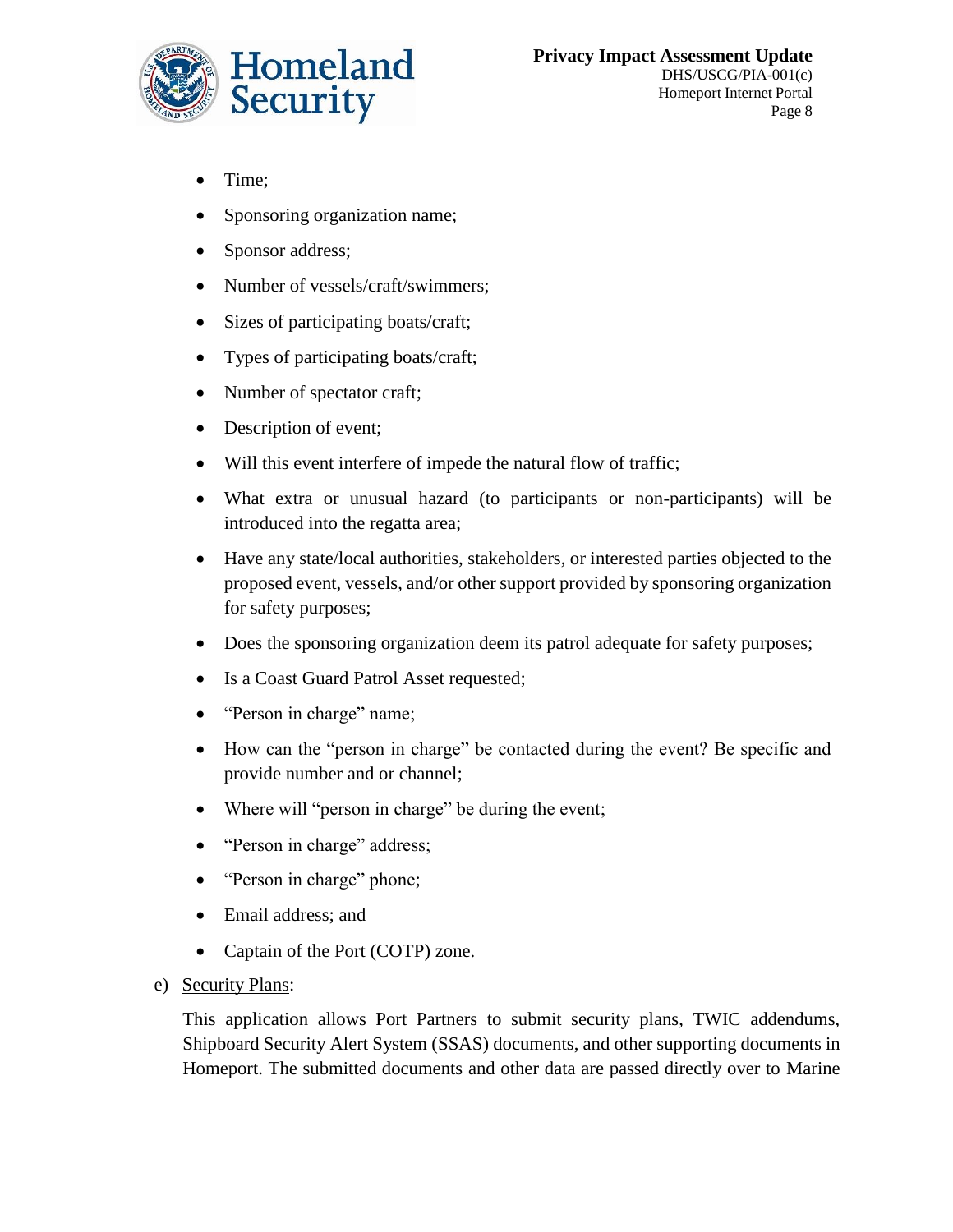

Information for Safety and Law Enforcement (MISLE) system<sup>16</sup> via the Operation Systems Center's  $(OSC)^{17}$  Enterprise Service Bus. Several security measures have been put in place, including the use of a Lightweight Directory Access Protocol (LDAP)<sup>18</sup> server in CGOne, to ensure this did not create security concerns for MISLE. Homeport interacts with the LDAP server also by using the Enterprise Service Bus. It must keep all user credential and demographic data up to date so MISLE can use the LDAP service to validate user requests. Users submit vessel and facility plans for vessels and facilities they associated with themselves when registering for their account. These vessels and facilities are loaded and updated each night using an extract from MISLE, which is the system of record for vessels and facilities. Once a plan is submitted, the approvers are notified of the submission via an email generated by Homeport. The approvers can then log into MISLE to begin working on the plan. All status changes are communicated back to Homeport via a direct database link. Status changes are then processed and users are notified of them. When logging in, users can view status changes, past history, and the plan itself, if approved. Users also have the ability to add other users as viewers of plans that they have submitted. All of these data requests occur in real time from MISLE to Homeport. For security reasons, Homeport does not store any of this information. Rather, it uses the Enterprise Service Bus to query MISLE in real time for the data.

f) Port Status:

This application was created during the Deepwater Horizon Oil Spill to facilitate smooth commerce by keeping Port Partners informed of local port statuses. Statuses include open, closed, or open with restrictions. Each status can contain notes about the status to provide more information. Only USCG users have the ability to modify existing ports in their COTP zone. No personally identifiable information is collected from the public.

g) Maritime Security (MARSEC):

This application disseminates the National as well as local COTP zone MARSEC levels. The National MARSEC level is pulled directly from the USCG's primary Internet page and will change accordingly if the level changes. USCG users at each COTP zone, who are given a certain publishing access group, have the ability to modify the MARSEC

l <sup>16</sup> *See* DHS/USCG/PIA-008 Marine Information for Safety and Law Enforcement (MISLE), *available at*  [www.dhs.gov/privacy.](file:///C:/Users/Riley.Dean/AppData/Local/Microsoft/Windows/INetCache/Content.Outlook/0ZA93SGD/www.dhs.gov/privacy) 

<sup>&</sup>lt;sup>17</sup> The United States Coast Guard Operations Systems Center (OSC) is a government-owned, contractor-operated facility with the primary function of providing full life-cycle support for operationally-focused Coast Guard automated information systems

<sup>&</sup>lt;sup>18</sup> The Lightweight Directory Access Protocol (LDAP) is an open, vendor-neutral, industry standard application protocol for accessing and maintaining distributed directory information services over an Internet Protocol (IP) network. LDAP provides a central place to store usernames and passwords which allows different applications and services to connect to the LDAP server to validate users.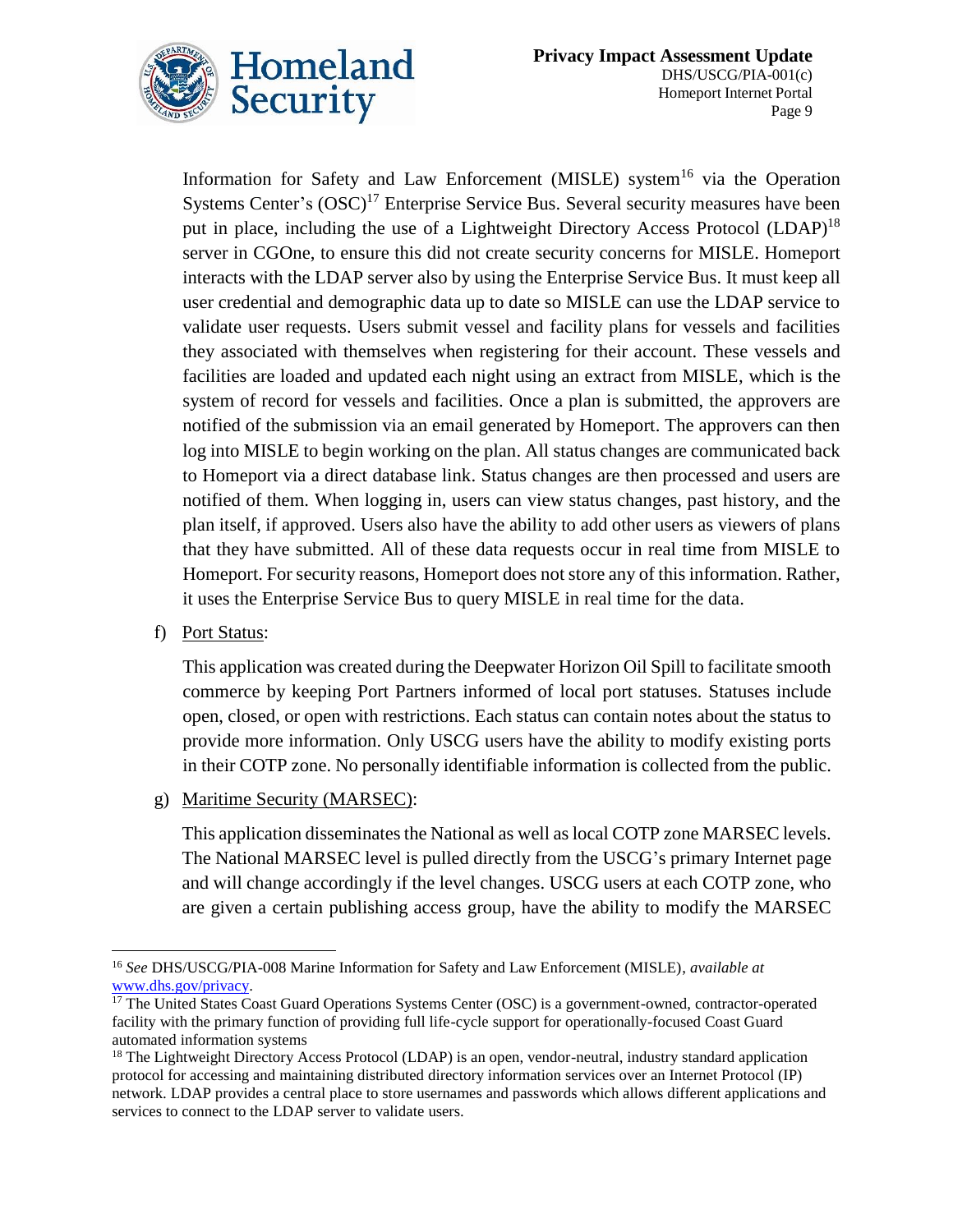

level for their COTP zone. No personally identifiable information is collected from the public.

h) People Search:

Homeport allows CAC-authenticated Homeport users (may be USCG civilian, military, or contractor) to search for information about other CAC-authenticated Homeport users. The data that is searched is stored in Restricted Homeport.

Direct Access Data Obtained from the CGBI Enterprise Data Warehouse (for Coast Guard Civilian and Military Personnel):

- Name;
- Company;
- Work address line 1;
- Work address line 2;
- Work city, work state;
- Work ZIP code;
- Work country;
- Cell phone;
- Secondary email address;
- 24-Hour contact phone (*e.g.*, watch center or 24-hour facility);
- Work phone;
- $\bullet$  Fax;
- Pager; and
- Work email.

Data obtained from Homeport Restricted Database:

- Last Login;
- COTP zone;
- Other COTP zones;
- Vessel roles;
- Vessels;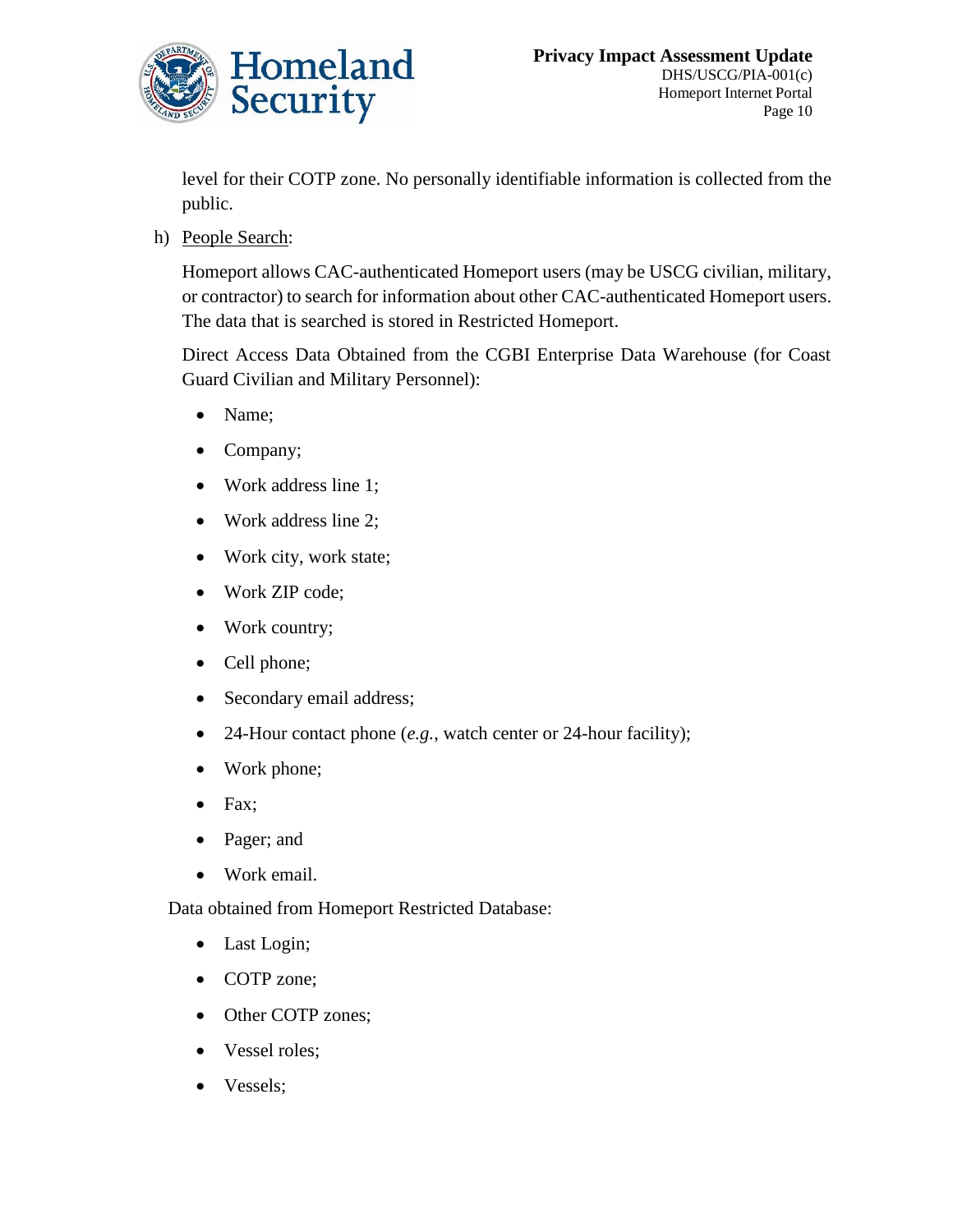

- Facility roles;
- Facilities;
- Harbor Safety Committee (yes/no);
- Safety Advisory Committee (yes/no);
- Port Readiness Committee (yes/no);
- Third Party Vessel Response Plan (VRP) Submitter (yes/no);
- VRP company name;
- Community memberships;
- Publishing Master; and
- Non-disclosure form.
- 2) Data Stored in Publicly Accessible Homeport (Unrestricted)
	- a) Merchant Mariner Application Status:

Merchant Mariners are able to check the status of their application for Merchant Mariner certificates online. Users must enter at least two of the three italicized data elements listed under "MMLD Data Obtained from the CGBI Enterprise Data Warehouse." The query retrieves the application and all certificates associated with the application. The user will see the status of his or her application and the statuses of any of the certificates. The user is also able to click on the certificate to see a further clarification of the status. For example, some certificates may be in "awaiting testing" status, and any tests the user needs to take will be listed.

MMLD Data Obtained from the CGBI Enterprise Data Warehouse:

- *Reference Number;<sup>19</sup>*
- *Application ID;*
- *Last Name;*
- Application status;
- Date received;
- Regional Exam Center address;

 $\overline{\phantom{a}}$ <sup>19</sup> Italicized data elements are used to uniquely identify the record in MMLD so that the correct information is provided in response to the request.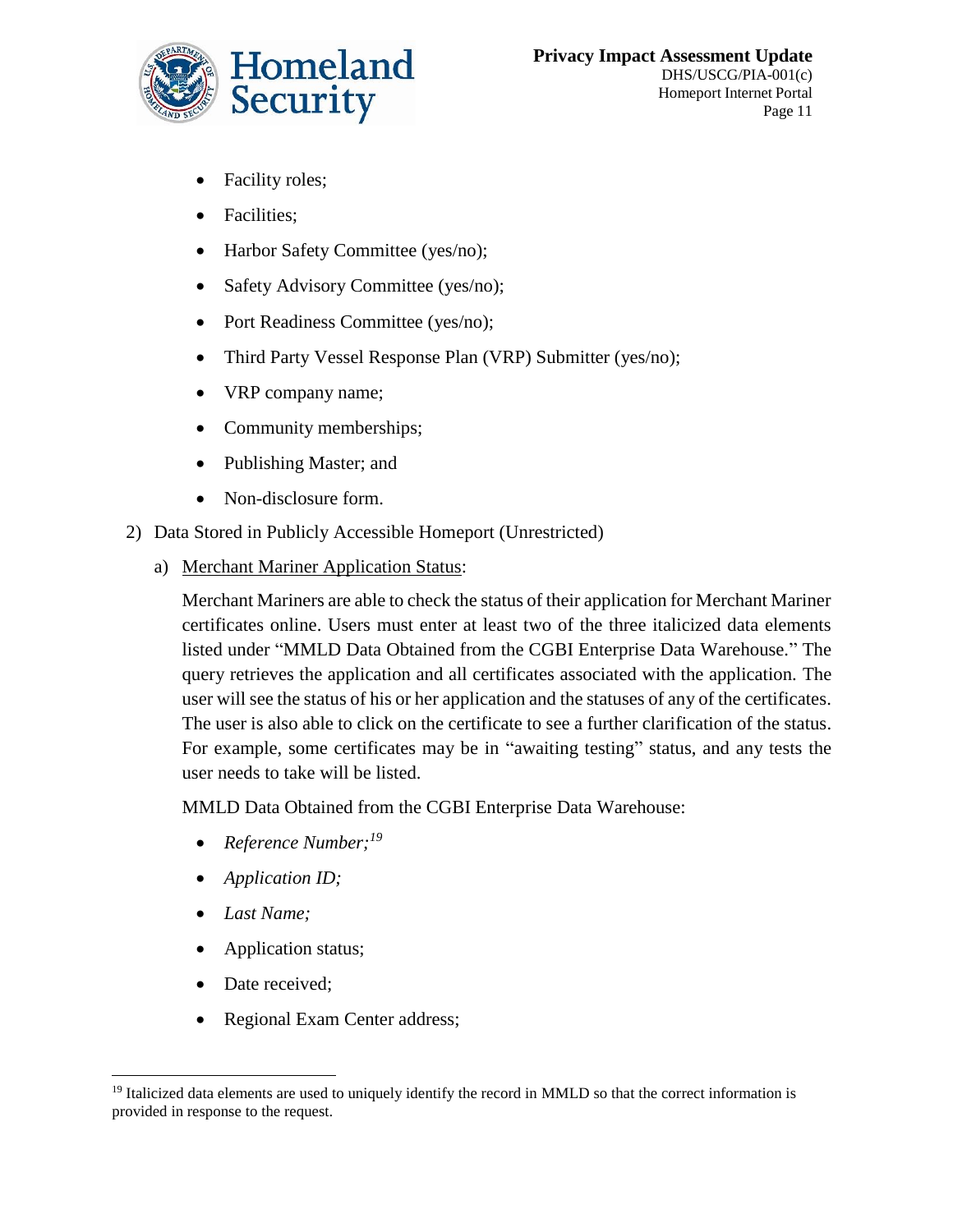

- Credential;
- Transaction type;
- Credential state/status:
- Credential status date; and
- Status information:
	- o Standard verbiage that applies to the particular status. For example, if the status is ISSUED, the verbiage states the date it was mailed, days to allow for delivery, and National Maritime Center (NMC) contact information if the credential is not received within the expected timeframe.

Data Displayed to the Public (Anonymous User):

- Reference Number (if used as the search criteria);
- Last name (if used as the search criteria);
- Application ID;
- Application status;
- Date received:
- Regional Exam Center address;
- Credential;
- Transaction type;
- Credential state / status;
- Credential status date; and
- Status information:
	- o Standard verbiage that applies to the particular status. For example, if the status is ISSUED, the verbiage states the date it was mailed, days to allow for delivery and NMC contact information if the credential is not received within the expected timeframe.
- b) Merchant Mariner Credential Verification and Merchant Mariner Certificate:

Both of these functions use the same data and query parameters. Merchant Mariner Credential Verification allows a public (non-logged in) user to verify the authenticity Merchant Mariner certificates. The user can check Merchant Mariners individually or in groups, or he or she can check by a specific document. Users must enter some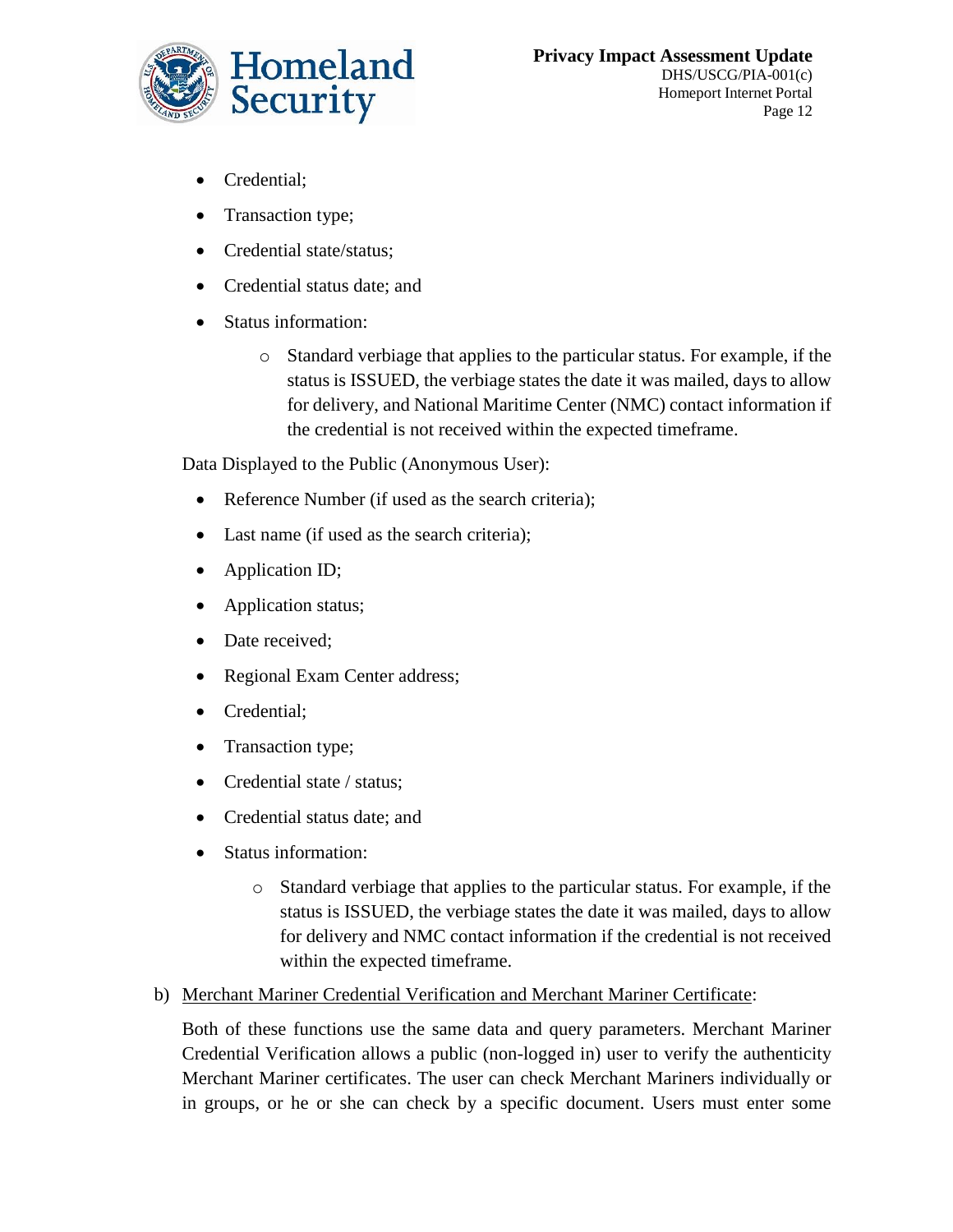

combination of the italicized data elements listed under "MMLD Data Obtained from the CGBI Enterprise Data Warehouse." The application then pulls back the list of certifications matching those criteria. The user can then click on each individual certificate to see a list of the capacities, limitations, and regulations attached to that certificate. The user can also print out the information in a PDF. The application allows a Merchant Mariner to select and print his or her Merchant Mariner Certificate to display for personal use.

MMLD Data Obtained from the CGBI Enterprise Data Warehouse:

- First name;
- Last name;
- Middle name/initial;
- Suffix;
- Reference Number;
- Citizenship;
- Gender;
- Credential type;
- Credential Number;
- Credential issue date;
- Credential expiration;
- Document Number;
- Document type; and
- Credential information:
	- o Serial Number;
	- o Reference Number;
	- o Issue date;
	- o Expiration date;
	- o Capacities; and
	- o Limitations.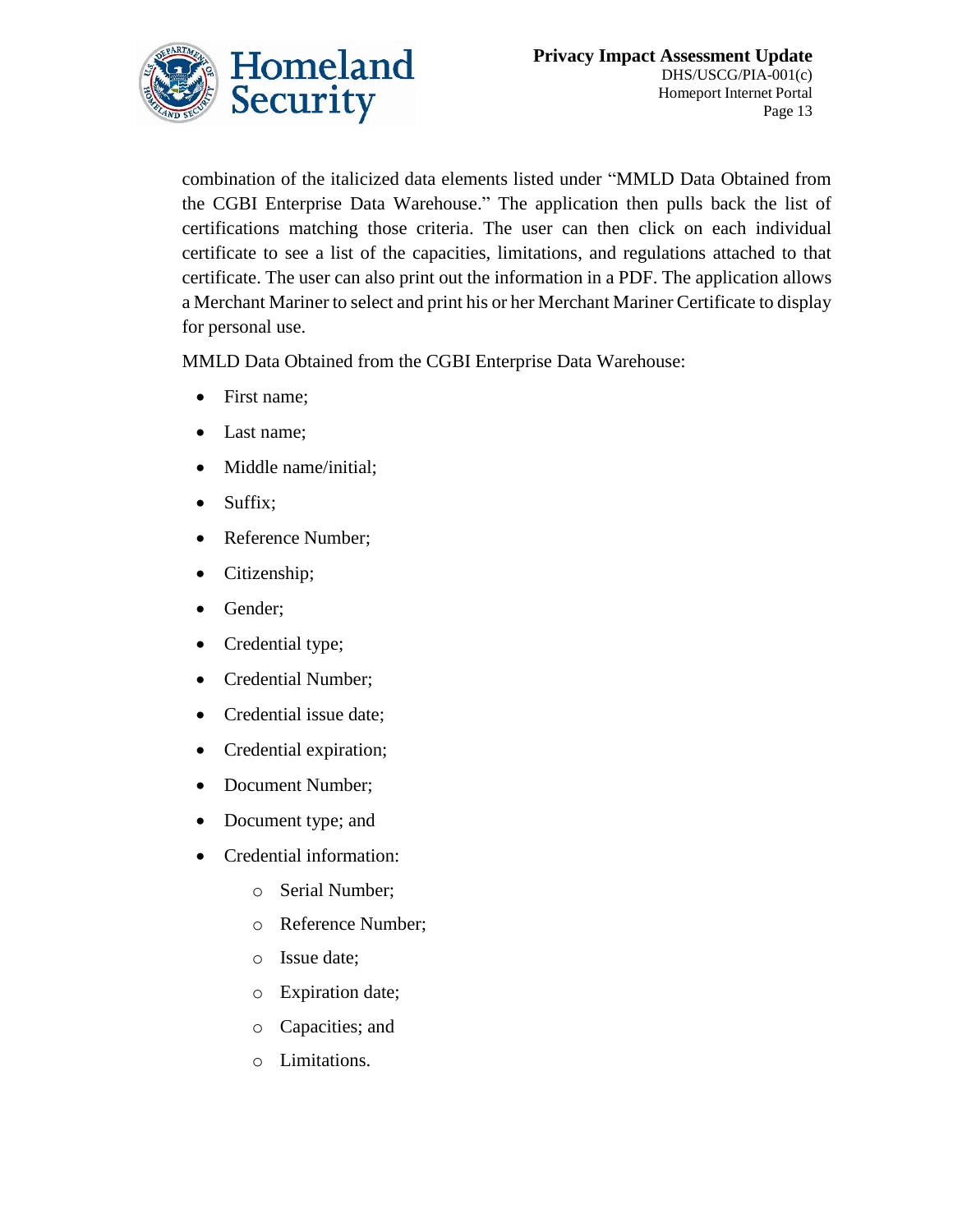

Data Displayed to the Public (Anonymous User):

- First name;
- Last name;
- Middle name/initial;
- Suffix;
- Reference Number;
- Citizenship;
- Gender;
- Credential type;
- Credential Number;
- Credential issue date;
- Credential expiration;
- Document Number;
- Document type; and
- Credential information:
	- o Serial Number;
	- o Reference Number;
	- o Issue date;
	- o Expiration date;
	- o Capacities; and
	- o Limitations.
- c) Merchant Mariner Credential Survey:

This application allows users to provide feedback on the USCG National Maritime Center credentialing process. Feedback will be used to guide the NMC's efforts to improve its services and processes. No personally identifiable information will be collected.

d) Merchant Mariner Sea Service Calculator:

This application allows Merchant Mariners to determine if they met the sea service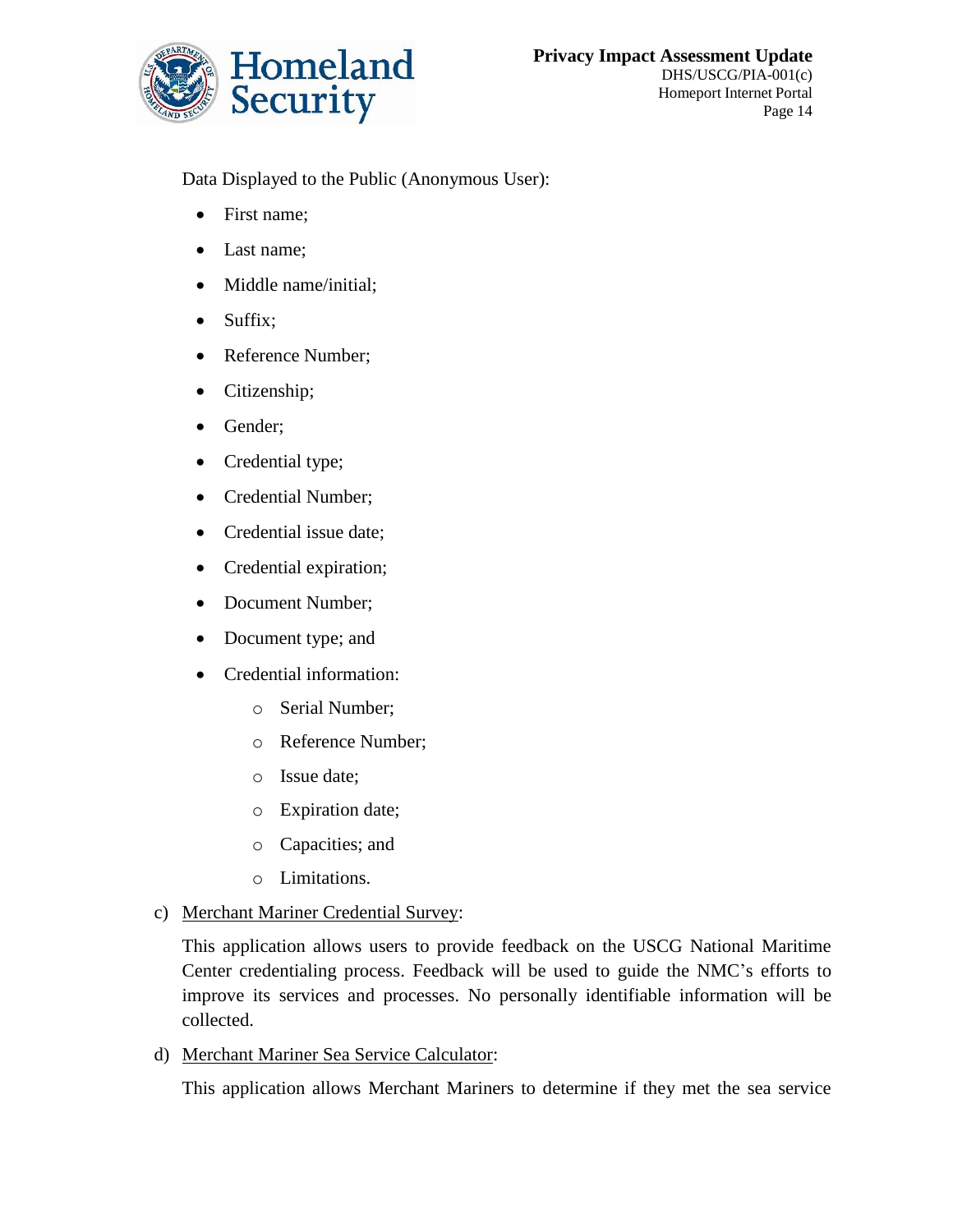

requirements for renewing their Master, Mate, Engineer, Pilot, Operator Uninspected Passenger Vessel (OUPV), and MMD credentials. No personally identifiable information will be collected.

e) Vessel Response Plans (VRP) Express:

VRP Express allows public users to query metadata associated with a Vessel Response Plan.

Data Obtained from the MISLE Database/Displayed to the Public (Anonymous User):

- Basic Search Menu
	- o Allows the user to search for every vessel in VRP Express by either Vessel Name or Plan Number
- Advanced Search Menu
	- o Allows the user to sort by multiple categories at once, as well as by categories that basic search does not allow, such as:
		- Type of cargo/fuel carried;
		- Vessels traveling to specific COTP zones;
		- Qualified individual company name;
		- **Specific qualified individuals;**
		- Name of company providing Oil Spill Removal Organization (OSRO) service;
		- Which vessels have a Remote Zone Contract (Actual Contract not Accessible);
		- Which vessels have a specific Navigational Restriction on their approval letter;
		- Name of company providing System Management and Engineering Facility (SMEF) services;
		- Name of company providing aerial observation and dispersant resources; and
		- Which vessels are under specific flags.
- Vessel Search
	- o Shows every vessel in VRP Express and is sortable by the following categories: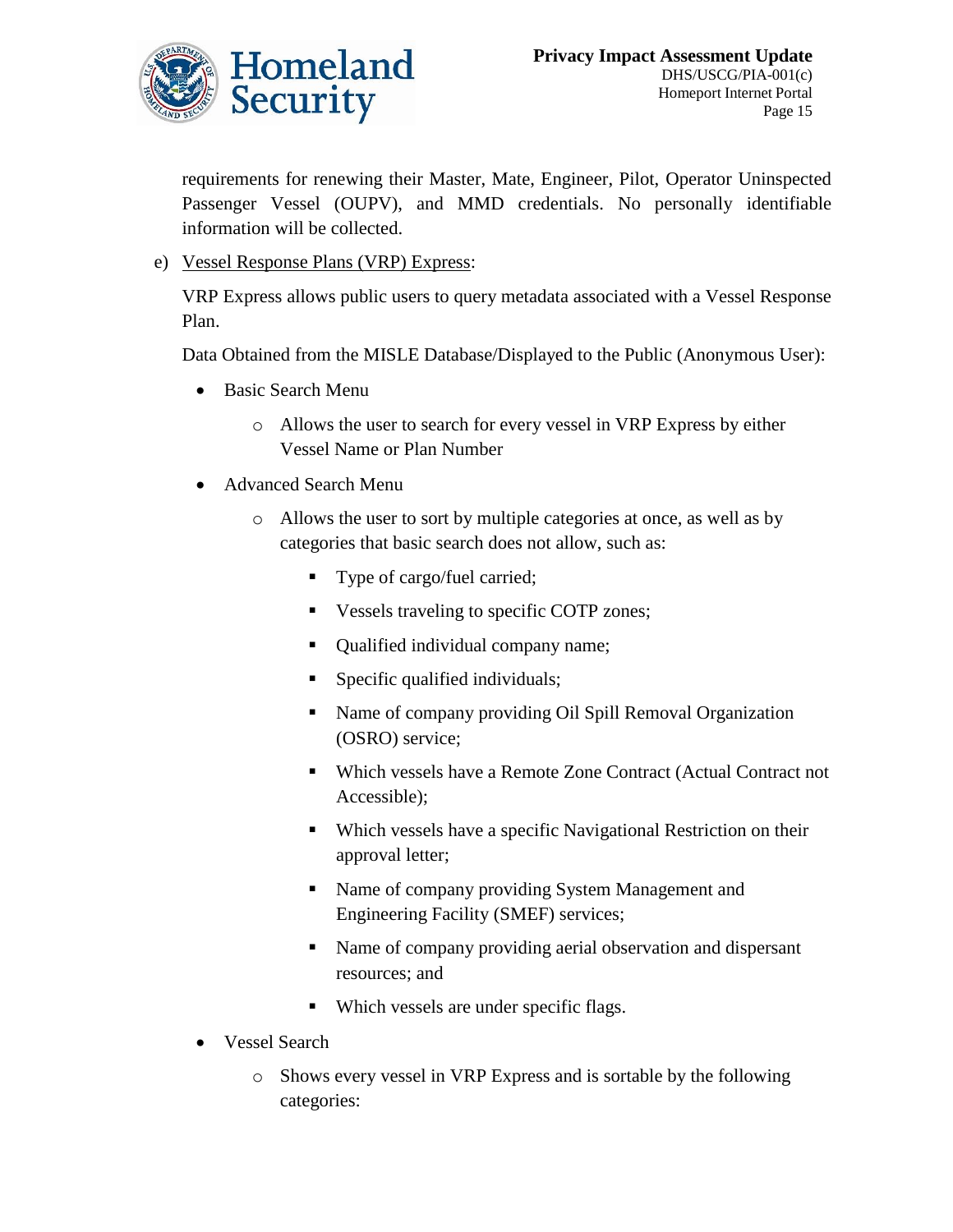

- Vessel Name;
- International Maritime Organization (IMO)/Official Number;
- Authorization status of the vessel;
- Plan Number;
- Plan expiration date;
- Vessel's worst case discharge;
- Vessel's tonnage; and
- Vessel type.
- Plan Number Search
	- o Shows every plan in VRP Express sortable by the following categories:
		- Plan Number;
		- Plan holder (Owner/Operator) company name;
		- Plan preparer company name;
		- Authorization status of the Plan;
		- Plan expiration date; and
		- Plan type (tank/NT(Non-Tank Vessel)/IMO/combination).
- Plan Details Page
	- o Shows details about a plan including the following:
		- Plan holder (Owner/Operator) point of contact, company name, and address (phone, fax);
		- Plan preparer point of contact, company name, and address (phone, fax); and
		- **Plan type, highest Worst Case Discharge (WCD), and approval and** expiration dates.
	- o A list of the vessels in the Plan with the following information:
		- Vessel name and IMO/Official Number;
		- Vessel authorization status:
		- Vessel and Plan type;
		- Vessel's WCD; and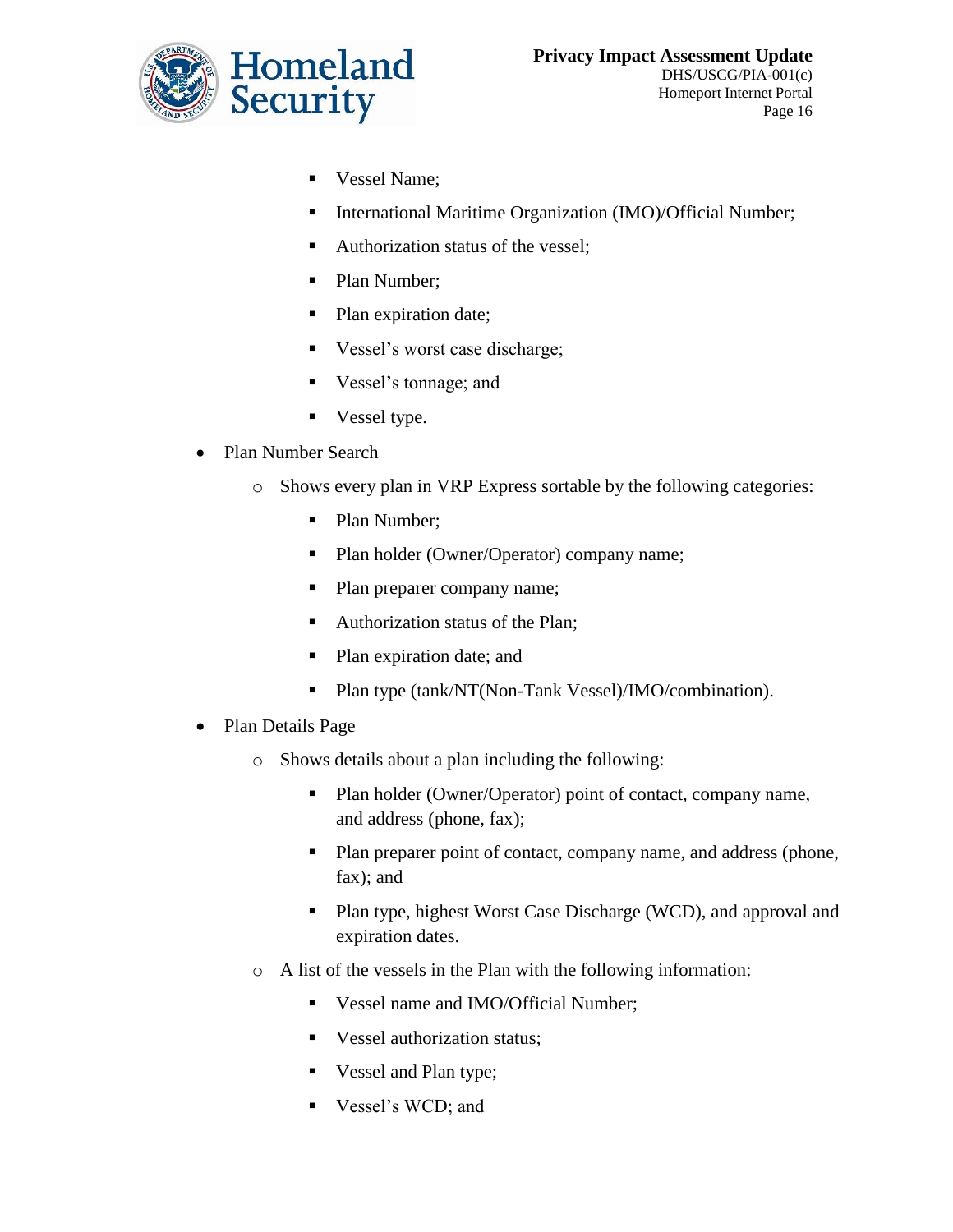

- Link to Vessel Approval Letter.
- Vessel Details Page;
	- o Shows details about a specific vessel including the following:
		- Vessel's IMO/Official Number, type of Plan, and vessel's WCD;
		- Vessel owner's name and operator's name;
		- Vessel's flag and call sign;
		- Type of vessel and type of cargo carried; and
		- Largest oil tank, length of vessel, and tonnage.
	- o A list of COTP Zones the vessel calls with the following information:
		- Zone name and vessel's authorization status in zone; and
		- Any navigational restrictions, alternate planning criteria, or lightering restrictions.
- General Service Administration (GSA) Information Page
	- o Shows the following information about a specific vessel within a specific COTP zone:
		- Qualified individuals' names and company names;
		- Names of companies providing OSRO, aerial observation, dispersant resources, salvage services, and firefighting Services; and
		- Any alternate planning criteria, navigational restrictions, lightering arrangements, and in which operating areas the vessel is authorized.
- Vessel Approval Letter
	- o Shows the following information:
		- USCG VRP staff address, phone, fax, and email;
		- Plan holder (owner/operator) company name, point of contact, and address;
		- Plan preparer company name, point of contact, and address;
		- Vessel name and IMO/Official Number;
		- List of approved COTP zones and navigational restrictions; and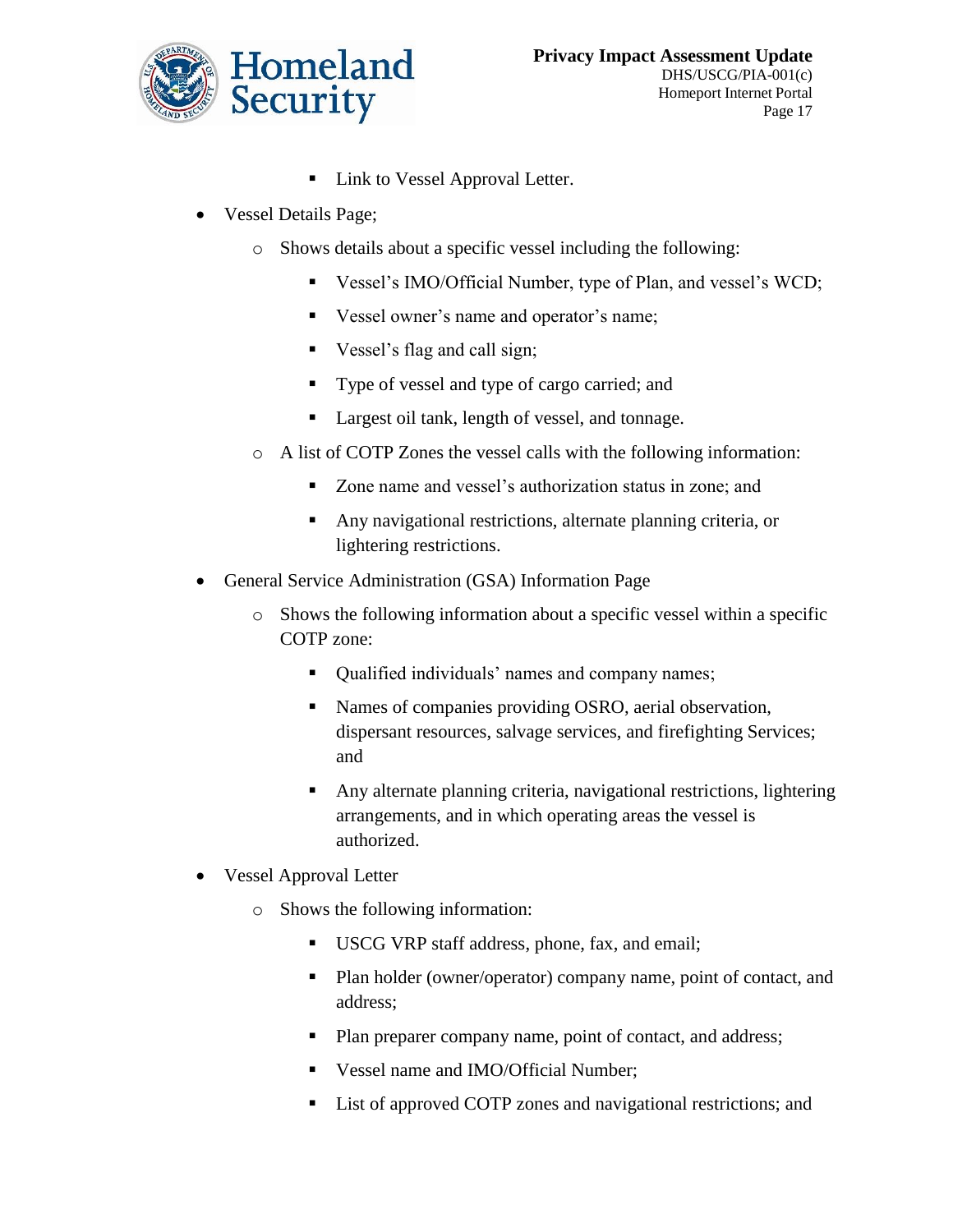

USCG point of contact's signature.

#### **Uses of the System and the Information**

The uses associated with the AWS functionality introduced in the November 16, 2012, PIA update have been removed. There are no other uses of information changes to the Homeport system.

#### **Retention**

In accordance with National Archives and Records Administration's (NARA) disposition authority number N1-026-06-06, records of registration information are destroyed upon account termination. Maritime personnel screening data is destroyed after two years. Responseassociated information, such as personal data needed for search and rescue purposes, is destroyed 120 days following completion of response operations.

#### **Internal Sharing and Disclosure**

Homeport collects data from CGBI on Coast Guard military and civilian personnel to verify their identity as Homeport users. Information collected includes: name, work address, email address, and phone number. This information is only available to system administrators. However the names of users are available to all registered users to find other users through a search function.

Homeport shares data with MISLE for the purpose of submitting and viewing facility and vessel security plans. Security plans are submitted by facility and vessel security officers who are authorized Homeport users for review and approval by the Coast Guard. They can also submit updates to those plans using the same process. Facility and vessel security officers can view the documents they submitted using Homeport; however, the data for those plans are retained in MISLE. Facility and vessel security plans include contact information for personnel involved in implementing those plans, including: name, work address, work phone, and work email.

Homeport shares data with MMLD for the purpose of pushing Mariner Training and Assessment Data (MTAD) entered into Homeport to MMLD. Once the data is received by MMLD, it is no longer retained in Homeport. MTAD data includes the name and mariner number for Merchant Mariners that have taken courses at educational institutions approved by the Coast Guard, along with information on courses they have taken and certifications completed. Homeport receives data from MMLD for the Mariner Application Status function.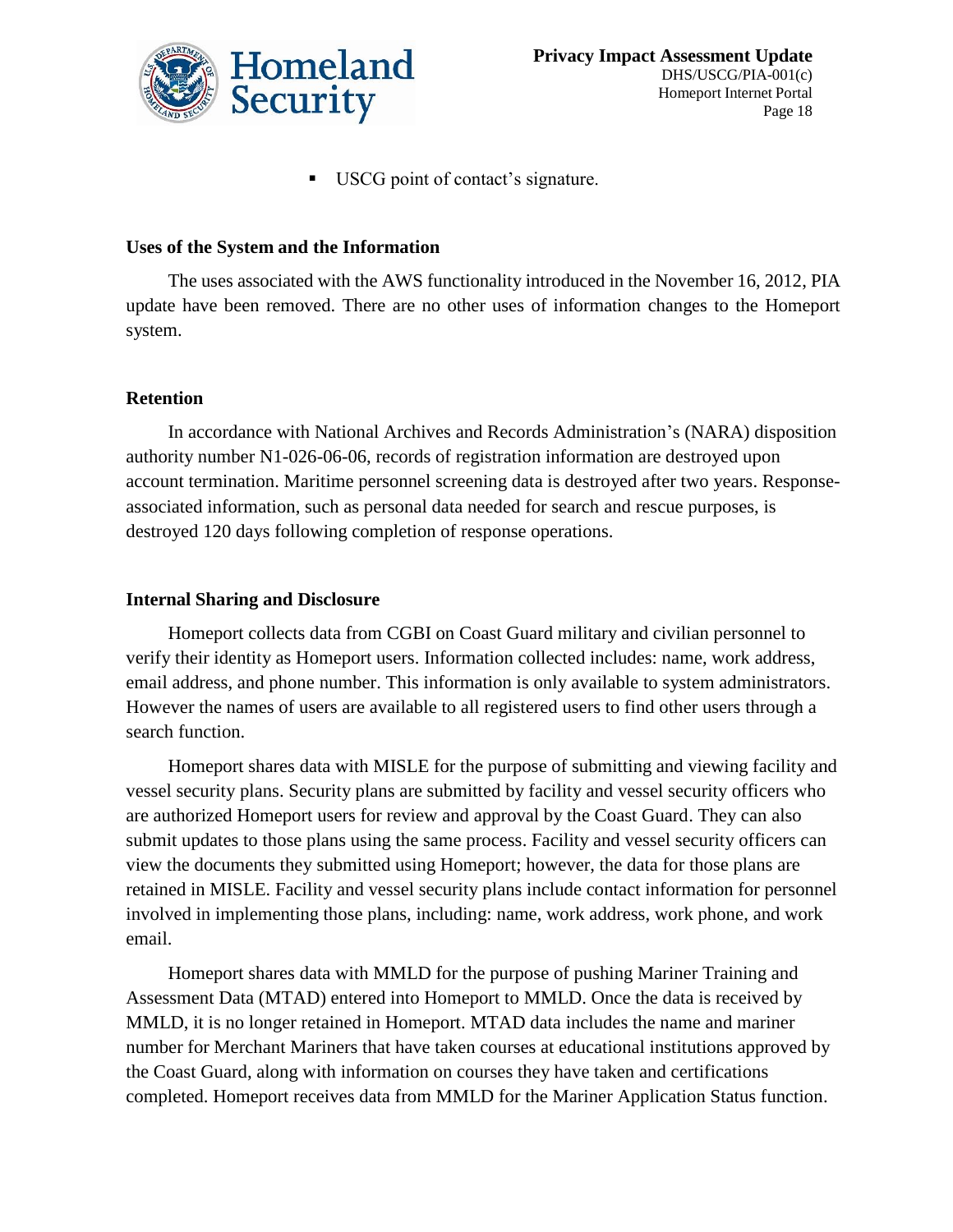

Data received includes: name, mariner number, application number, and application status. This data is not displayed to users but is used for record matching. When mariners enter their identification data into Homeport, they receive their application status. That same data is used for the Mariner Credential Status function, which verifies that a mariner has a valid credential.

Homeport receives data from the TSA Infrastructure Modernization (TIM) system for the purpose of implementing the TWIC New Hire provision. Data includes the worker's name, SSN, date of birth, and TWIC application status. This data is not provided to users but is used for record matching by the system. Employers enter a worker's name, SSN, and date of birth into Homeport to determine the worker's TWIC processing status. This allows a worker to have access to a vessel of facility prior to obtaining his or her TWIC card. Once a TWIC card is issued or his or her application is denied, the data is deleted from Homeport.

#### **External Sharing and Disclosure**

The names of qualified individuals responsible for executing response plans and the point of contact for the plan preparer are made available to the public on Homeport. This information is needed by personnel responding to a spill to avoid delays in responding to the spill. These personnel are notified of this disclosure by their employer when response plans are submitted to the Coast Guard.

Homeport no longer shares lists of union personnel authorized to access their facility. This function was replaced when the TWIC program became operational and is to some extent replaced by the TWIC New Hire function in Homeport discussed in the TIM entry above.

**Privacy Risk:** There is a privacy risk in displaying the names of qualified individuals and the point of contact for the plan preparer to members of the public.

**Mitigation:** This risk is not mitigated. 33 CFR Part 155.1026 requires that the qualified individual and the alternate qualified must be available on a 24-hour basis. Most response personnel do not have access to restricted Homeport data. Therefore, first responders to a spill require the name of the qualified individual since they are responsible for executing the spill response plan. The present configuration does not permit this risk to be further mitigated.

#### **Notice**

Notice of the collection of information by the Homeport Internet Portal is provided to individuals via the publication of this PIA update, as well through a Privacy Act Statement posted on the system's collection screen. Additional notice is provided through DHS/USCG-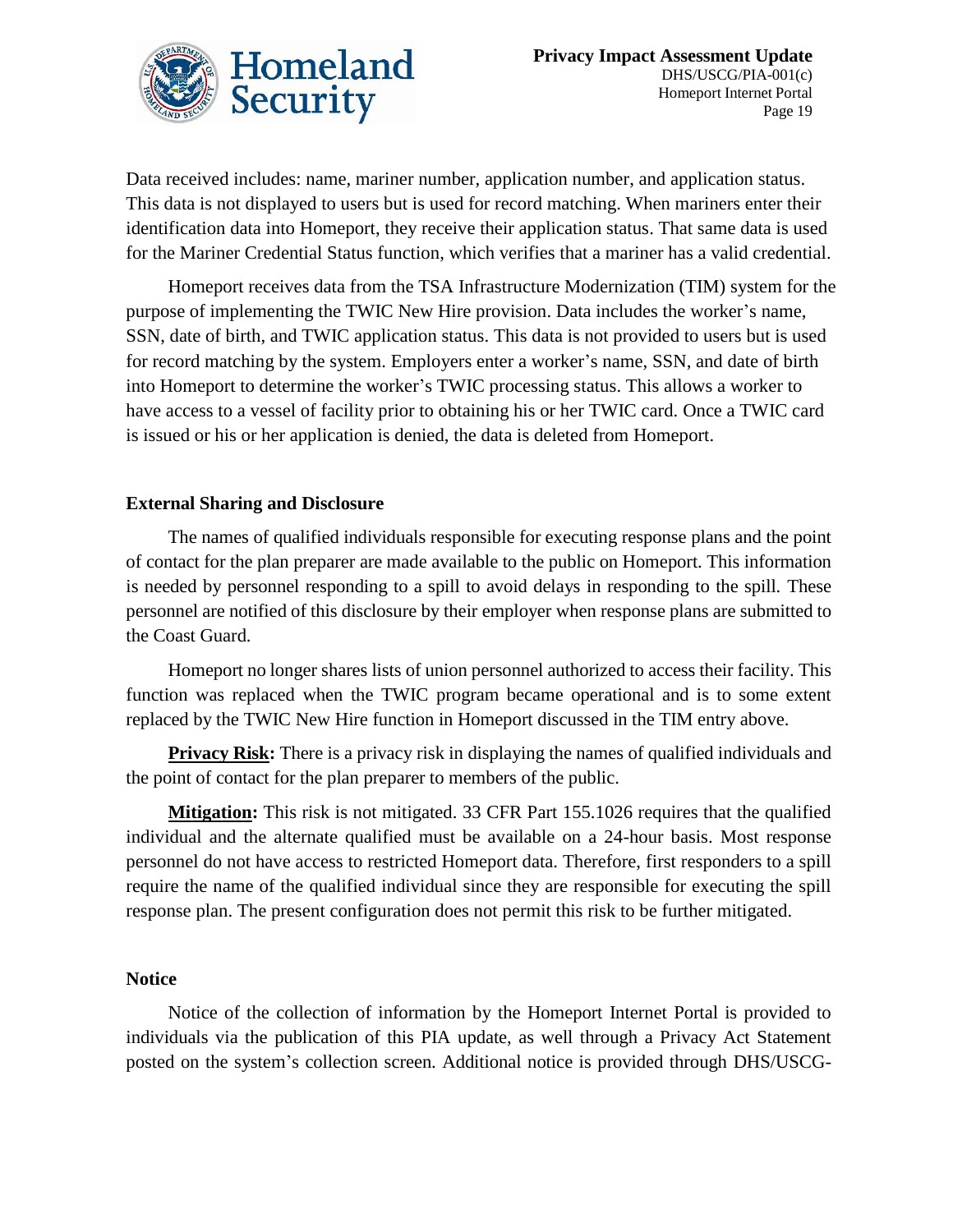

060 Homeport SORN.<sup>20</sup>

**Privacy Risk:** There is a privacy risk that individuals may not be aware that their information is being collected, maintained, and displayed by the Coast Guard within the Homeport system.

**Mitigation:** This risk is mitigated through the publication of this PIA update, as well as through the Privacy Act Statement posted on the collection screen within the system. Additional notice was provided through the publication of the Privacy Act System of Record Notice, DHS/USCG-060 Homeport, in the Federal Register (79 FR 74747). The system is configured so that users may decide whether or not their information is displayed on Homeport. Registered users may grant or decline consent to other registered users to view their information through the Preference Option available in Homeport. Access to the information is mitigated by only allowing users with authorized access to view certain information. Additionally, vessel owners, operators, and qualified individuals consented to the release of their contact information on Homeport at the time the Vessel Response Plan was submitted.

#### **Individual Access, Redress, and Correction**

Individuals are able to access their data through their system profile. Individuals, regardless of immigration status, may also request access to their records under the Freedom of Information Act (FOIA). Additionally, U.S. persons may request access under the Privacy Act. Individuals may also file a privacy complaint with the DHS Privacy Office. Individuals seeking to correct erroneous information, regardless of immigration status, may submit a request to correct data to the following address:

Department of Homeland Security United States Coast Guard Headquarters Commandant (CG-633) 2703 Martin Luther King Jr. Ave. SE Washington, D.C. 20593-0001

#### **Technical Access and Security**

The technical access and security remains consistent with Section 8.0 of the May 9, 2006, Homeport PIA in which authorized users, managers, system administrators, and developers all have access to the system. Access levels are driven by roles within the organization, need to know, eligibility, and suitability. These criteria are managed via Homeport rule sets and predefined roles/qualifiers. The rules and exceptions are documented in Homeport's system documentation

 $\overline{\phantom{a}}$ <sup>20</sup> *See* DHS/USCG-060 Homeport, 79 FR 74747 (December 16, 2014).